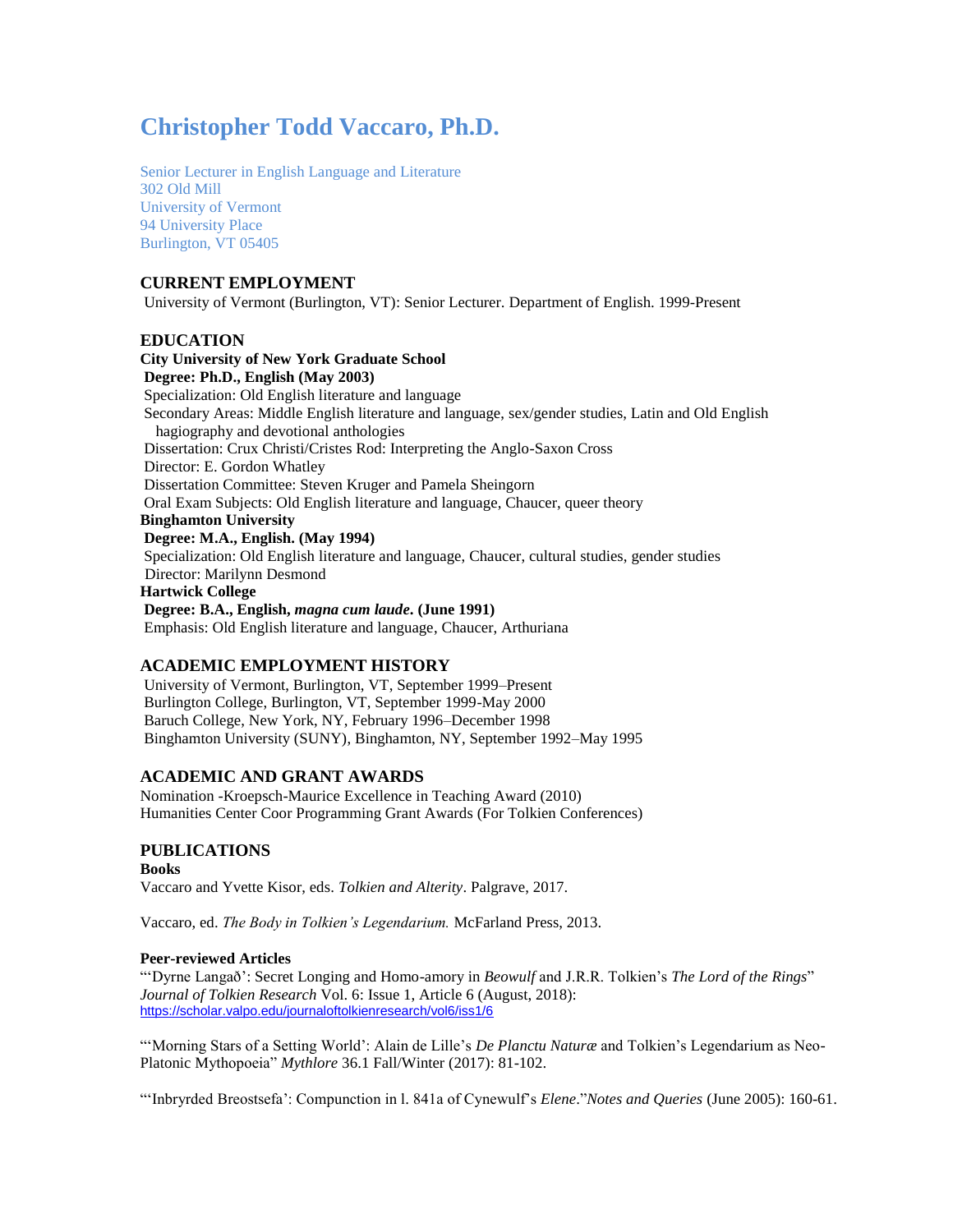"'And One White Tree': The Cosmological Cross and the *Arbor Vitae* in J.R.R. Tolkien's *The Lord of the Rings* and *The Silmarillion,*" *Mallorn: The Journal of the Tolkien Society* 42 (August 2004): 23-28.

#### **Chapters**

"Contexts and Comrades: Teaching Homo-eroticism and Homo-amory in *Beowulf*." In *Practical Guide to Teaching Beowulf*. Ed. by Aaron Hostetter and Larry Swain. (Medieval Institute Publications, forthcoming)

"Saruman's Sodomitic Resonances: Alain de Lille's *De Planctu Naturae* and J. R. R. Tolkien's *The Lord of the Rings*." In *Tolkien and Alterity* (Palgrave, 2017): 123-47.

"Tolkien's Whimsical Mode: Physicalities in *The Hobbit*." In *The Body in Tolkien's Legendarium* (McFarland Press, 2013): 170-86.

#### **Articles**

 "'Hel-heime!': The Daring Love Between Men in Karukoski's Tolkien." *Journal of Tolkien Research*. Vol: 6 Issue 2, Article 11 (April 2019):<https://scholar.valpo.edu/journaloftolkienresearch/vol6/iss2/11/>

#### **Book Reviews**

"Teaching *Beowulf* in the Twenty-first Century." *Speculum* 91 (July 2016): 766-68.

#### **Additional Publications**

Contributor. *The J.R.R. Tolkien Encyclopedia.* Ed. by Michael C. Drout. Routledge, 2007.

#### **Poetry**

 "Blow Off," "Ode to a Beer-soaked Muscle Cub," "Sauna Sex," "The Zen of Sadism." In *Hibernation, and Other Poems by Bear Bards*. Ed, Ron Suresha. Bear Bones Press, 2014.

# **PUBLICATIONS IN PROGRESS**

**Books** 

Vaccaro. *Sadomasochistic Beowulf: Desire and Dispersal in Old English Literature* (Under contract for Medieval Institute Publication's New Queer Medievalisms series)

Vaccaro. *Homo-amory in Beowulf: A Queer Touch on Old English Literature* (Under contract for Routledge's Studies in Medieval Literature and Culture series)

Vaccaro, ed. *Painful Pleasures: Sadomasochism in Medieval Culture* (Under contract by Manchester University Press)

Vaccaro, Robin Reid, and Stephen Yandell, eds. *Queer Tolkien: Critical Essays*

#### **POETRY IN PROGRESS**

High Mimesis: ekphrastic poems on queer erotic photography. (In progress) White Towels and Stained Sheets: poems on the urban gay culture of Montreal. (In progress)

#### **INVITED LECTURES**

#### **Homo-amory, Tolkien's** *Beowulf* **and** *The Lord of the Rings*

*Tolkien and Inspiration: A Multidisciplinary Symposium.* Morgan Library's Tolkien Exhibit and Symposium. New York City. March, 16<sup>th</sup> 2019

**From the Scop to the Stage:** *Beowulf* **and the Transmission of Story** Flynn Center for the Performing Arts, Burlington, VT. March 2004

**'And One White Tree': The Cosmological Cross and the** *Arbor Vitae* **in J.R.R. Tolkien's**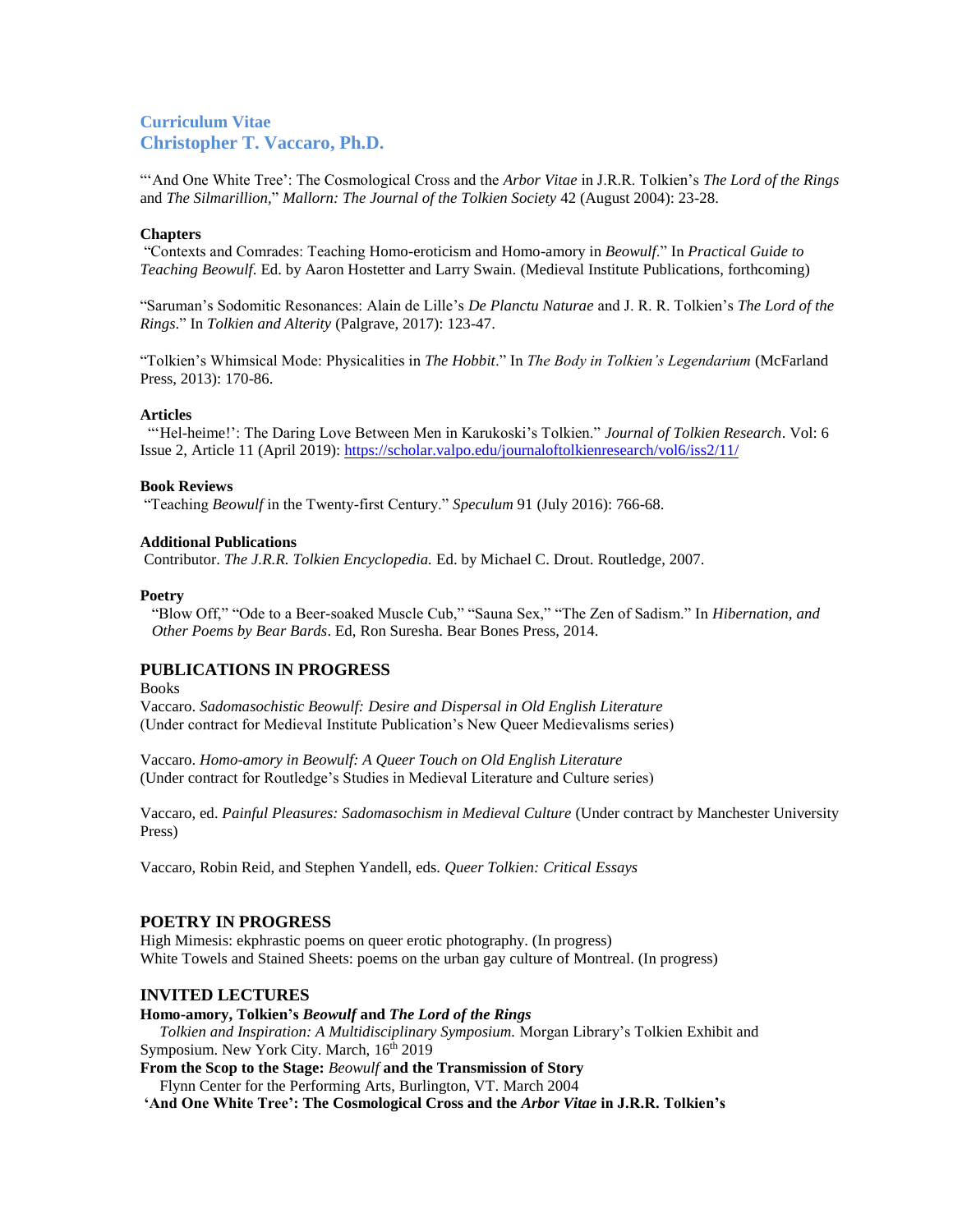*The Lord of the Rings* **and** *The Silmarillion* Middlebury College, Middlebury, VT. January 2004 **Is There Such a Thing as a Modern Queer Mysticism?** Unitarian Universalist Society, Burlington, VT. June 2001 **DETAILED TEACHING EXPERIENCE (UVM, semesters) Old English Language and Literature** ENGS 134 Introduction to Old English (Spring 15; Falls  $06 - 09$ , 13, 19) ENGS 134 Beowulf (Springs 08, 09, 14, Falls 15, 18) **Linguistics/History of the English Language** ENGS 102 History of the English Language (Springs 08, 10, 11, 18; Fall 14) **British Literature Surveys/Seminars** ENGS 021 British Literature Survey I (Spring 13; Falls 99 – 02, 04, 08, 09, 11, 13, 15 – 19) ENGS 022 British Literature Survey II (Springs 00 – 02, 05, 06, 07, 09, 10, 12, 15, 19, 20; Fall 12) ENGS 140 Survey of British Literature to 1700 (Fall 09) ENGS 330 Literary London. Teaching Assistant. (Summer 17) **Sex and Gender Identity Studies** GSWS 075 Introduction to Sex and Gender Identity Studies (Spring 07; Falls 05 – 08) ENGS 110/ GSWS 96 Masculinities in Text / On Screen (Summer 15) ENGS 110 Contemporary Queer Literature (Fall 12) ENGS 110 Queers of Color (Fall 05) ENGS 110 This Queer Class (Spring 05) ENGS 110 Gender, Sex and the Body (Summer 06) **Medieval Literature (with sex and gender emphasis)** ENGS 110/GSWS 096 Queering the Middle Ages (Summer 17) ENGS 134 Women in Medieval Literature (Summer 07) **Tolkien Studies** ENGS 040 Fantasy Before Tolkien (Springs 06, 10, 11; Falls 06 – 08, 11, 12 – 14) ENGS 095 Tolkien's *The Hobbit* Online (Winters 06–12, 14 –16; Summers 12–18) ENGS 095/040 Tolkien's Middle-earth (Springs 06 – 10, 12 – 14, 16, 18, 19) ENGS 095/040 Tolkien's Middle-earth Online (Summers 05 – 17) ENGS 095 Tolkien's Cosmos (Springs 04, 05; Fall 04; Summer 04) **Science Fiction & Fantasy** ENGS 040 Beyond the Human (Springs 04, 05; Fall 03) ENGS 040 Fantasy Literature (Spring 02; Fall 01) ENGS 040 Fantasy Online (Summer 03) ENGS 040 Fantasy and Medievalism (Spring 03, Fall 04) **Composition/Rhetoric** ENGS 001/002 Written Expression (Spring 03, 16; Falls 02, 06, 16, 17; Summers 19) **CONFERENCE PAPERS (29) "Luf-tacen": Emotions, Material Culture and Hrothgar's Gifts of Love to Beowulf** (Paper accepted by ISAS) Leeds, England. 26<sup>th</sup> International Medieval Studies Conference, July 2019 **"Luf-tacen": Emotions, Material Culture and Hrothgar's Gifts of Love to Beowulf** Kalamazoo, Michigan 54<sup>th</sup> International Medieval Studies Conference, May 2019. **"Queering Tolkien: A Roundtable"** New York City, New York Tolkien Club Proceedings, March 2019. **Veteran's Inciting Queerness: The Spectre of the Dead in Beowulf** Kalamazoo, Michigan 53rd International Medieval Studies Conference, May 2018 **Veteran's Inciting Queerness: The Spectre of the Dead in Beowulf** Leeds, England. 25<sup>th</sup> International Medieval Studies Conference, July 2018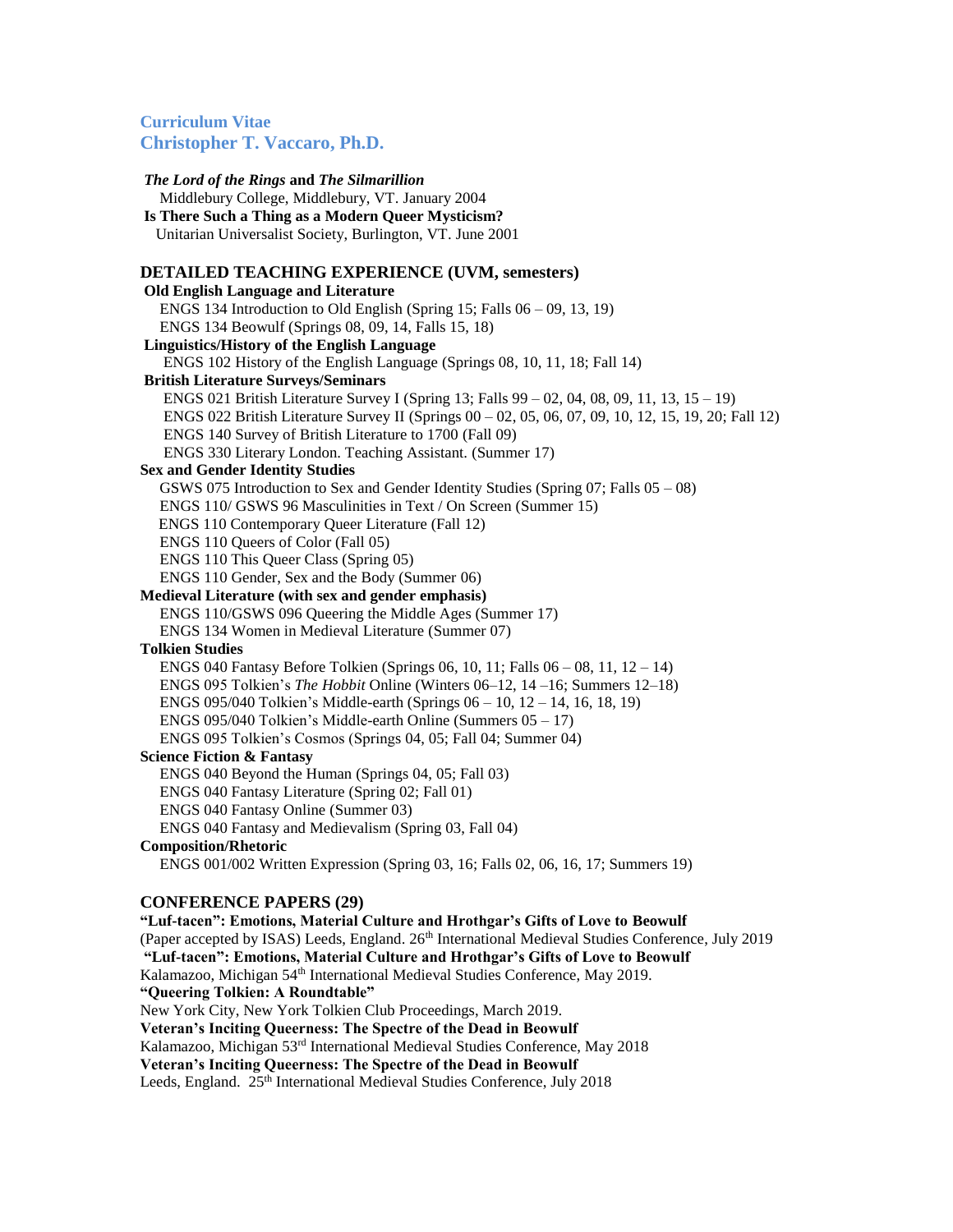**'Like Yet Unlike': The Sodomitic and Uncanny in Tolkien's Saruman** Tolkien Seminar, Kalamazoo, Michigan, May 2018 **'Secret Longing': Homo-amory in** *Tolkien's Beowulf* **and** *The Lord of the Rings* Leeds, England, 23rd International Medieval Congress, July 2016. **"Tolkien's 'Freawaru and Ingeld': A Love Story?"** Kalamazoo, Michigan, 51<sup>st</sup> International Medieval Studies Conference, May 2016. **"O Mundanae Regionis Regina!": Alain de Lille's** *De Planctu Naturae* **and Tolkien's** *The Lord of the Rings* Pittsburgh, International Society of Medievalism Conference, October 2015. **"Dyrne Longa∂": Secret Longing in** *Tolkien's Beowulf* **and his** *The Lord of the Rings***"** New York City, Tolkien Society Conference, June 2015 **Sado-Masochistic Pleasure in the Medieval Penitentials: Sex and Shame and the Anglo-Saxon Baedling** Kalamazoo, Michigan, 50<sup>th</sup> International Medieval Studies Conference, May 2015 **Manufacturing Queer Pleasure in Anglo-Saxon England: The** *Penitential of Theodore***,** *Bædlings***, and**  *Beowulf* Leeds, England, 20<sup>th</sup> International Medieval Congress, July 2013. **Following Saruman: Desire, Arousal, and the Unsublimated Anus in Tolkien's LotR"** Kalamazoo, Michigan, 48<sup>th</sup> International Medieval Congress, May 2013. **Tolkien,** *Beowulf* **and the Old English** *Apollonius of Tyre***: Medieval and Modern Constructions of Masculinity** Kalamazoo, Michigan, 47<sup>th</sup> International Medieval Congress, May 2012. **A Hobbit Hole of One's Own: Identity, Gender, and Difference in Tolkien Studies** Kalamazoo, Michigan, 46<sup>th</sup> International Medieval Congress, May 2011. **Queer Theory and Tolkien's Middle-earth: A Review of the Scholarship** Burlington, Vermont, 6<sup>th</sup> Annual Tolkien at UVM Conference, April 2009 **The Whimsical Mode of** *The Hobbit***: Comedic and Horrific Physicality** Burlington, Vermont, 5th Annual Tolkien at UVM Conference, April 2008 **Exposing the Bourgeois Body in Tolkien's** *The Hobbit* Kalamazoo, Michigan, 41st International Medieval Congress, May 2006 **Feminism, Queer Theory, and Medieval Studies**  Kalamazoo, Michigan, 40th International Medieval Congress, May 2005 **The Apotropaic Cross in the Tiberius A. iii** *St. Margaret* Kalamazoo, Michigan, 38th International Medieval Congress, May 2003 **The Cross in Tiberius A. iii** Leeds, England, 9<sup>th</sup> International Medieval Congress, May 2002 **Fecundity and The Anglo-Saxon Cross: Riddles & Remedies** Kalamazoo, Michigan, 37th International Medieval Congress, May 2001 **The Sexual/Mystical Body in the Old English** *Guthlac* Kalamazoo, Michigan, 36th International Medieval Congress, May 2000 **Homo-eroticism in the Old English** *Apollonius of Tyre* Kalamazoo, Michigan, 32nd International Medieval Congress, May 1997 **The Love of Saints: Sodomy, Secrets and the Discourse of Homosexuality** Forms of Desire Conference, Center for Lesbian & Gay Studies, NY, NY, April 1997 **Christine de Pizan and the Discourse of Cultivation** Binghamton University, Binghamton, NY, Center for Medieval and Early Modern Studies (CEMERS), October 1996 **Living the Life of Angels: The Monastic Body in Antique & Anglo-Saxon Hagiography** Kalamazoo, Michigan, 31st International Medieval Congress, May 1996 **Queering the Middle Ages: A Panel Discussion** Binghamton University, Binghamton, NY, Center for Medieval and Early Modern Studies (CEMERS), October 1995 **The Traffic in Virgins: The Hetero-normative Impulse of the** *Sponsa Christi Motif* **in the Hali Meidhad**, Kalamazoo, Michigan, 29th International Medieval Congress, May 1994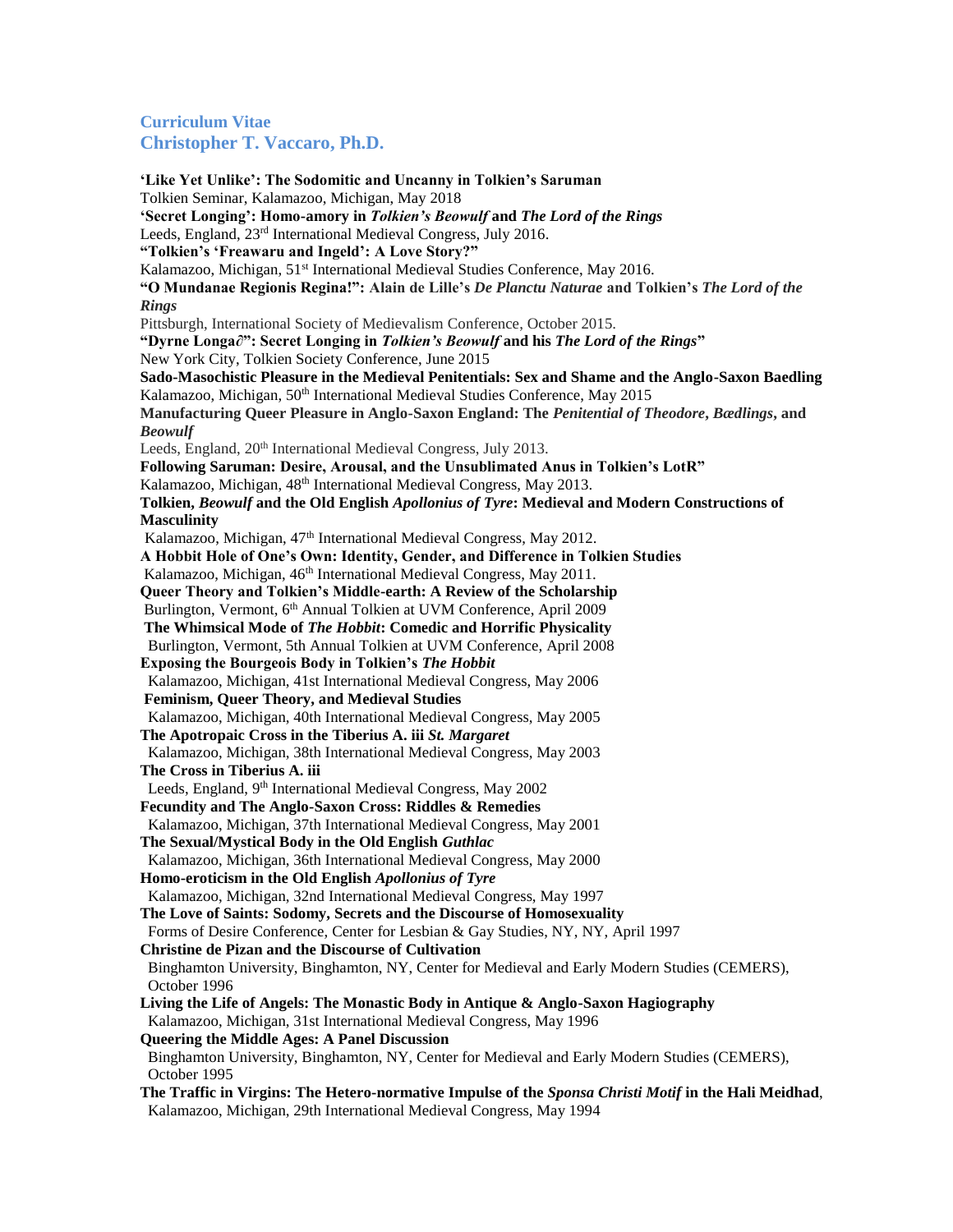## **EVENT ORGANIZING**

 English Department Symposium, April 4th 2019 **Gender and Sexuality Studies** Jack Halberstam, April 2018 for ENGS 100 and FTS 134 and English majors. Mark Doty, October 2012 for ENGS 110 Queer Middle Ages Conference**,** CUNY Graduate School, November 1998

## **Tolkien Studies (See [https://www.tolkienvt.org\)](https://www.tolkienvt.org/)**

Tolkien at UVM, 2020 Tolkien and the Classics, April 4-5<sup>th</sup>. Keynote John Houghton Tolkien at UVM, 2019 Tolkien and Horror. April 5-6<sup>th</sup>. Keynote: Dr. Yvette Kisor (Ramapo College) **Tolkien at UVM**, 2018 Languages and Etymologies. April 6-7<sup>th</sup>. Keynote: Dr. Andrew Higgins (Metropolitan University, Cardiff) **Tolkien at UVM**, 2017 Romance and Middle-earth. April 7-8<sup>th</sup>. Keynote: Dr. Corey Olsen (Signum University)  **Tolkien at UVM**, 2016 Tolkien and Popular Culture. April 8-9 th. Keynote: Dr. Robin Reid (Texas A&M University) **Tolkien at UVM**, 2015 Tolkien and Medieval Verse Narrative. April 10-12<sup>th</sup>. Keynote Dr. Michael Drout (Wheaton College) Tolkien at UVM, 2014 Bombadil and Other Mysteries. April 11-12<sup>th</sup>. Keynote: Dr. Kristine Larsen (Central Connecticut State University) **Tolkien at UVM**, 2013 UVM Moves to Middle-earth due to Lack of Funding. April 5-7<sup>th</sup>. Keynote: None Tolkien at UVM, 2012 Tolkien's Bestiary. April 13-15<sup>th</sup>. Keynote Dr. Jonathan Evans (University of Georgia) **Tolkien at UVM**, 2011 Nature and the Environment. April 8-9<sup>th</sup>. Keynote: Dr. Matthew Dickerson (Middlebury College) **Tolkien at UVM**, 2010 Tolkien in the Classroom. April 9-10<sup>th</sup>. Keynote: Dr. Leslie Donovan (University of New Mexico) **Tolkien at UVM**, 2009 Sex and Gender in Middle-earth. April 10-11<sup>th</sup>. Keynote: Dr. Jane Chance (Rice University)  **Tolkien at UVM**, 2008 Tolkien and Celtic/Norse Influences. April 11-12th. Keynote: Dr. Marjorie Burns (Portland State University) Tolkien at UVM, 2007 Fantasy Before Tolkien. April 13-15<sup>th</sup>. Keynote: Douglas Anderson (Independent Scholar) Tolkien at UVM, 2006 Past, History, and Memory. April 7-8<sup>th</sup>. Keynote: Dr. Verlyn Flieger (University of Maryland, College Park) **Tolkien at UVM**, 2005. Fiftieth Anniversary of The Lord of the Rings. April 1-2<sup>nd</sup>. Keynote: Dr. Tom Shippey (Saint Louis University)  **Tolkien at UVM,** April 2004. Symposium. Guest Speakers: Michael Drout (Wheaton College), Jane Chance (Rice University), Matthew Dickerson (Middlebury College) **DEPARTMENT SERVICE** English, UVM Curriculum Committee, University of Vermont (2002-2011, Fall 2015- Present) Executive Committee, English Department, University of Vermont (Fall 2009, Spring 2016)

Independent Studies Director (Richard Fahey, Spring 2008; Brendan Anderson, Spring 2015;

Briggs Heffernan 2019; 10-student course 2019)

First-year Orientation Guide (Summer 2018)

Student Engagement Committee including English Symposium Organizer (Fall and Spring 2018-19)

Gender, Sexuality, Women's Studies, UVM

Race, Gender, and Sexuality Student Conference Committee (2019)